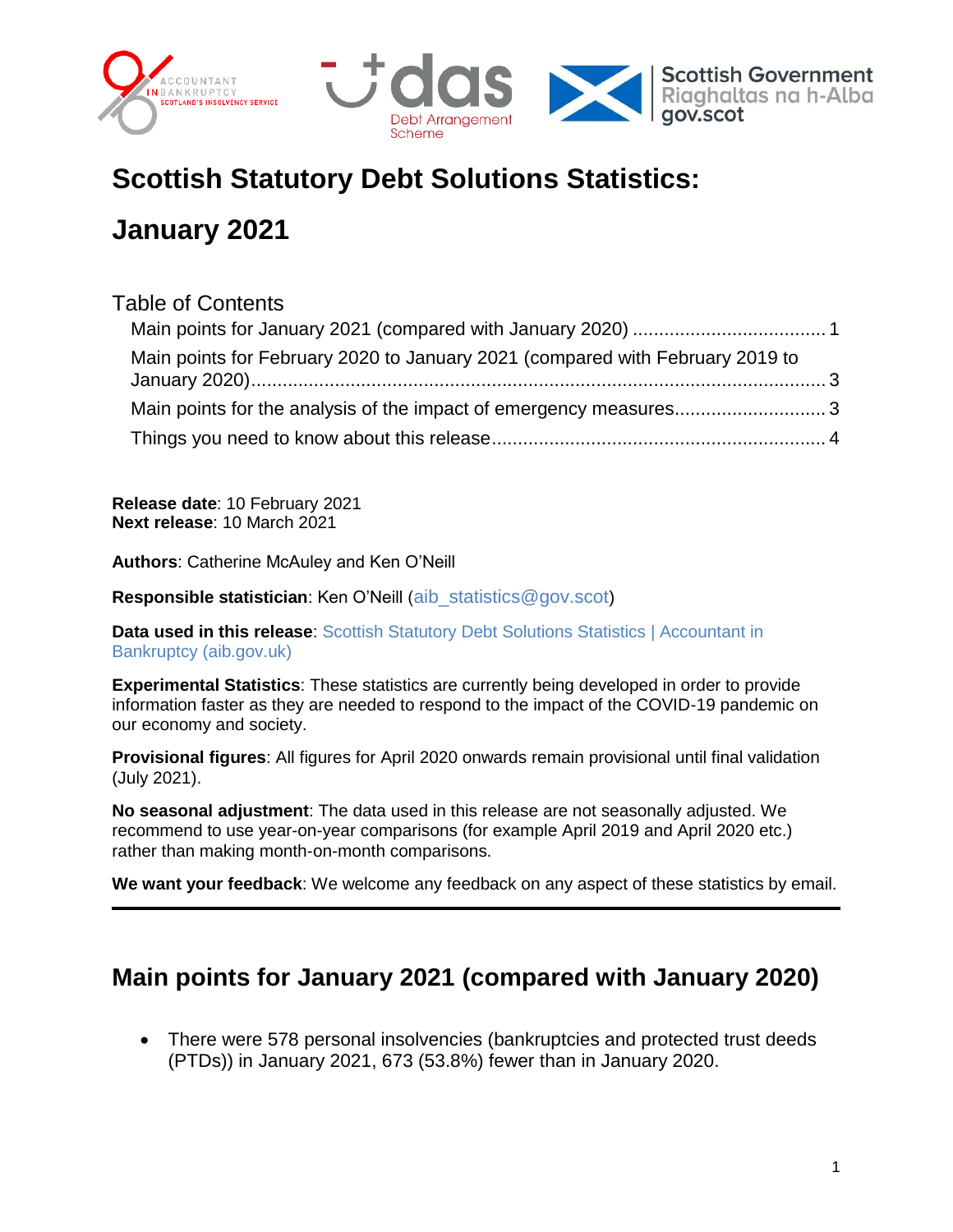Bankruptcies decreased by 62.6% in January 2021 when compared with January 2020.

(It is important to note that these provisional results will not be finalised until final validation. The late reporting of creditor petitions, in particular, may lead to differences between first provisional estimates and actual finalised figures.)

- PTDs decreased by 50.2% over the same period.
- There were 246 approved Debt Payment Programmes (DPPs) under the Debt Arrangement Scheme in January 2021 compared with 274 in January 2020, a decrease of 10.2%.



#### **Chart: Scottish Statutory Debt Solutions by type:** Scotland, since February 2019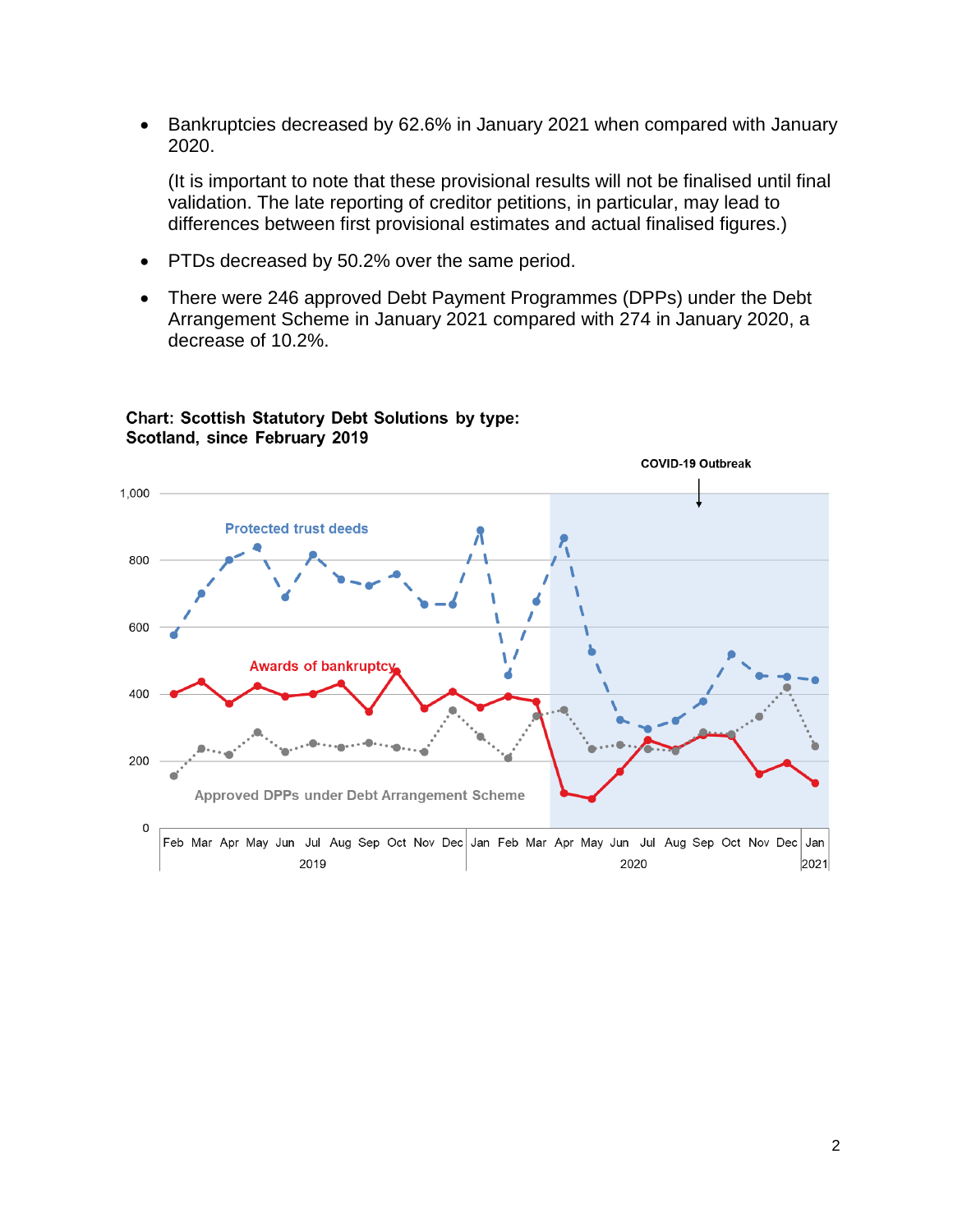# <span id="page-2-0"></span>**Main points for February 2020 to January 2021 (compared with February 2019 to January 2020)**

- All main points within this section are presented on a 12-month rolling basis.
- There were 8,412 personal insolvencies in the 12 months to January 2021 (inclusive), 5,289 (38.6%) fewer than in the previous 12 months.
- Bankruptcies decreased by 44.3% in the 12 months to January 2021 when compared with the previous 12 months.
- PTDs decreased by 35.5% over the same period.
- There were 3,425 approved DPPs under the Debt Arrangement Scheme in the 12 months to January 2021 compared with 2,980 for the previous 12 months, an increase of 14.9%.

## <span id="page-2-1"></span>**Main points for the analysis of the impact of emergency measures**

The introduction of new provisions on the statutory moratorium and the revised fee structures in place for accessing bankruptcy are part of emergency measures brought in by both the Coronavirus (Scotland) Act 2020 and the Coronavirus (Scotland) (No.2) Act 2020:

- As at 31 January 2021, 1,426 applications for moratoria had been granted under the new powers.
- There were 219 applications for moratoria granted in January 2021 under the new legislation, 143 more than in January 2020 under the previous provisions.
- In the period between 27 May and 31 January 2021 a total of 1,560 bankruptcy awards were made following applications submitted to AiB, all of which benefitted from the system of reduced application fees. Of this total, 1,218 (78.1%) applicants were not required to pay any fee at all.

Summary of Emergency Legislation – [COVID-19 emergency legislation | Accountant](https://www.aib.gov.uk/covid-19-emergency-legislation)  [in Bankruptcy \(aib.gov.uk\)](https://www.aib.gov.uk/covid-19-emergency-legislation)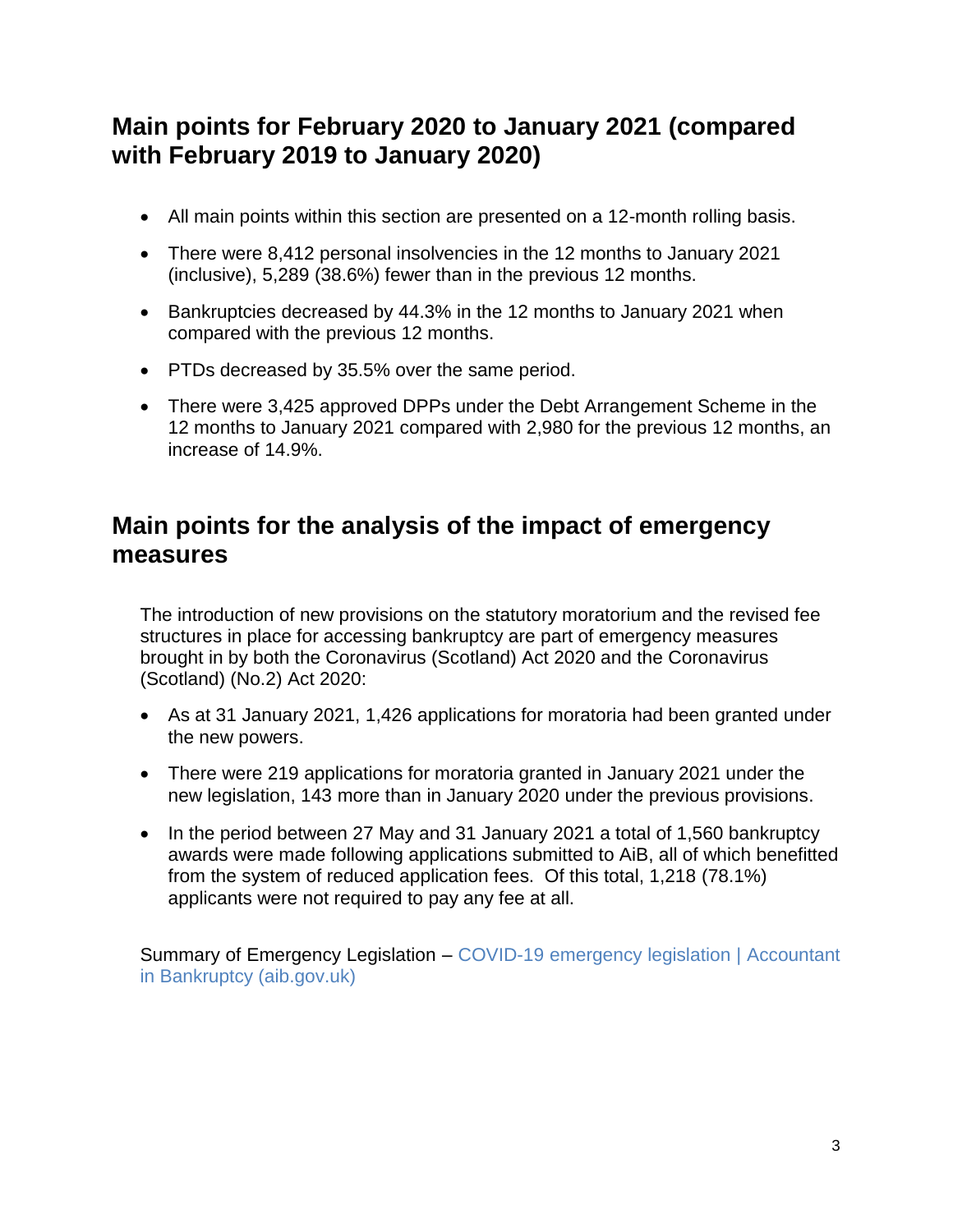## <span id="page-3-0"></span>**Things you need to know about this release**

This monthly release contains the latest statistics on statutory debt solutions in Scotland. The statistics are compiled by Accountant in Bankruptcy (AiB), an executive agency of the Scottish Government, and are derived from AiB administrative records. Following end of year validation, estimates for April 2019 to March 2020 are final. Estimates for April 2020 to March 2021 are provisional until final figures are expected to be published in Summer 2021.

Non-statutory debt solutions, where debtors make their own arrangements with creditors or enter informal debt management plans with a debt management firm, are not included in these statistics.

These statistics presented in this release have been classed as 'experimental' - see below for more information on Experimental Statistics. The work programme has focused on user needs, completeness of the data collected and quality assurance processes.

#### **Why this release is being published?**

As the demand increases for statistics and data to measure the impact of the COVID-19 pandemic, Accountant in Bankruptcy has had to change its data gathering and release practices, focussing efforts on priority analysis and statistics. In line with guidance from the Office for Statistics Regulation, on Friday 20 March 2020, the production and publication of the main quarterly Scottish Insolvency Statistics were temporarily suspended until further notice. This action was necessary due to an urgent shift of resource within Scottish Government to help manage immediate issues arising from the COVID-19 pandemic.

However, AiB ensured that we continued to produce vital data and statistics needed to response to the impact of this COVID-19 pandemic on our economy and society. Therefore, the monthly publication series titled "Scottish Statutory Debt Solutions" was created for this purpose.

Since January 2021, AiB is currently publishing the quarterly publication series. Please note this publication series will be renamed as "Scottish Statutory Debt Solutions Statistics". Please see the following link for further information on upcoming official statistics publications:

[Upcoming official and experimental statistics publications: October 2020 | Accountant in](https://www.aib.gov.uk/news/releases/20202020/1010/upcoming-official-and-experimental-statistics-publications-october-2020)  [Bankruptcy \(aib.gov.uk\)](https://www.aib.gov.uk/news/releases/20202020/1010/upcoming-official-and-experimental-statistics-publications-october-2020)

Meanwhile, Accountant in Bankruptcy (AiB) produces data and statistics to support decision-makers in Scotland and our trusted, impartial information is more important now than ever.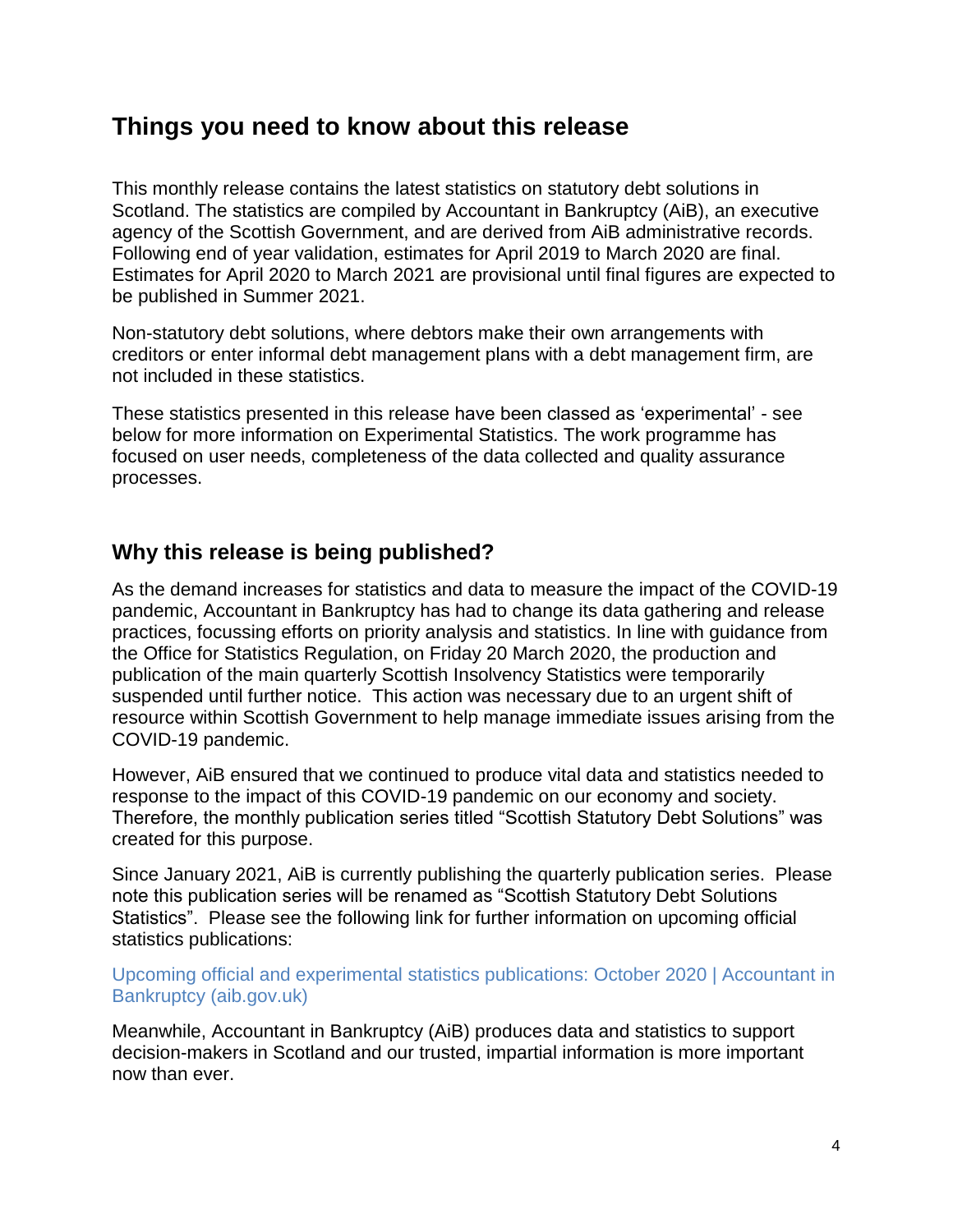The COVID-19 outbreak is a significant challenge for the UK and we are working to ensure that AiB continues to produce vital data and statistics needed to respond to the impact of this pandemic on our economy and society.

This means we will need to ensure that information is provided faster, and we need to change how we produce and publish in order to ensure we provide the information necessary as the situation unfolds.

These changes to our work could affect the quality of some of our statistics, such as lower accuracy, or it could mean there is less detail available due to lack of resources.

Decisions will be made on a case by case basis, taking into account what information is currently relevant given the situation, with the three pillars of the Code of Practice for Statistics (Trustworthiness, Quality and Value) guiding our decisions. Giving everyone access to statistics at the same time remains a fundamental principle of the Code, but where this cannot be maintained we will be open and transparent about this and any other potential effects on our statistics.

#### **What are "Experimental Statistics"?**

Experimental statistics are a type of official statistics that are undergoing development. This is the first time Accountant in Bankruptcy (AiB) has produced monthly statistics on statutory debt solutions where the experimental statistics label has been used with the aim for compliance with the Code of Practice for Official Statistics.

**Experimental statistics and the Code of Practice**: Defined in the Code of Practice for Official Statistics - <https://www.statisticsauthority.gov.uk/code-of-practice/> - as 'statistics undergoing evaluation and published to involve users and stakeholders in their development'. The Code promotes and supports the release of experimental statistics to involve users in their development at an early stage and achieve continuous improvement in statistical processes.

It is possible, however, that the statistics will not be fully compliant in all areas due to their nature as 'data being developed'.

### **Background Information**

On the relevance of this release, the figures produced by AiB are the most complete record of the number of statutory debt solutions in Scotland. However, these figures do not include non-statutory debt solutions. This is where debtors make their own arrangements with creditors or enter informal debt management plans with a debt management firm. The demand for statutory debt solutions should be seen within the context of the overall debt solution market (both statutory and non-statutory solutions).

On the accuracy and completeness of this release, all statutory debt solution procedures entered into by a company, a partnership or an individual are required by